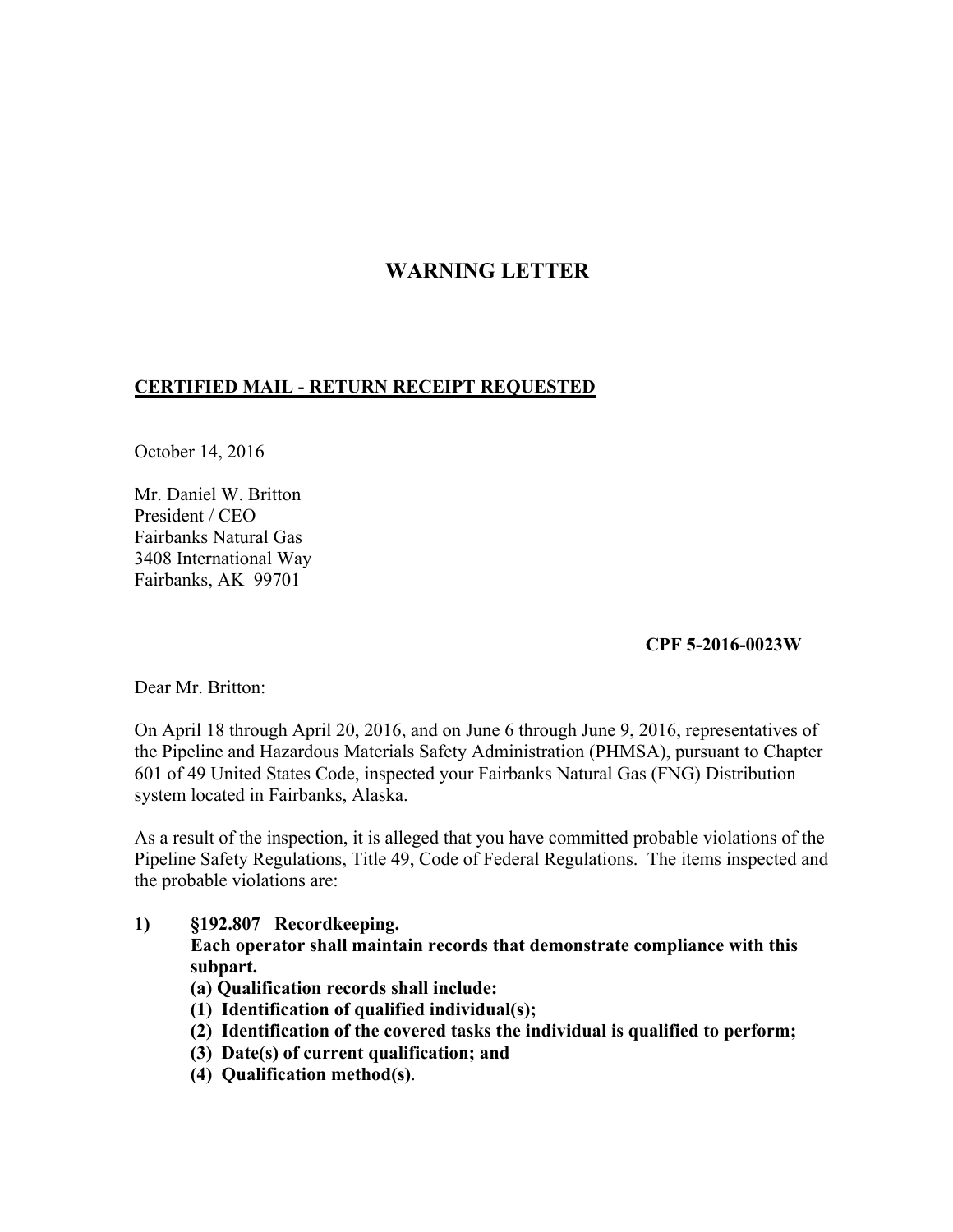## **(b) Records supporting an individual's current qualification shall be maintained while the individual is performing the covered task. Records of prior qualification and records of individuals no longer performing covered tasks shall be retained for a period of five years.**

At the time of the inspection, FNG personnel were not able to provide records of personnel qualifications for joining plastic pipe CFR 192.285 and records of personnel qualification for inspection of plastic pipe joints CFR 192.287 for year 2013. FNG appears to be in violation of CFR 192.807(b) which requires records to be kept for 5 years 192.807(b). FNG personnel were however, able to supply qualification records for individuals qualified in joining plastic pipe and inspection of plastic pipe joints for years 2014 and 2015.

**2) §192.1007 What are the required elements of an integrity management plan? A written integrity management plan must contain procedures for developing and implementing the following elements: (f) Periodic Evaluation and Improvement. An operator must re-evaluate threats and risks on its entire pipeline and consider the relevance of threats in one location to other areas. Each operator must determine the appropriate period for conducting complete program evaluations based on the complexity of its system and changes in factors affecting the risk of failure. An operator must conduct a complete program re-evaluation at least every five years. The operator must consider the results of the performance monitoring in these evaluations.** 

At the time of the inspection, FNG personnel were not able to supply validation records of their "risk ranking" process of the FNG integrity management plan. FNG personnel were also unable to provide implementation records for all elements of the FNG integrity management plan. Records of validation of the risk ranking process and implementation records of an integrity management plan are required by CFR 192.1007(f).

- **3. §192.739 Pressure limiting and regulating stations: Inspection and testing. (a) Each pressure limiting station, relief device (except rupture discs), and Pressure regulating station and its equipment must be subjected at intervals not exceeding 15 months, but at least once each calendar year, to inspections and tests to determine that it is-** 
	- **(1) In good mechanical condition;**

 **(2) Adequate from the standpoint of capacity and reliability of operation for the service in which it is employed;** 

 **(3) Except as provided in paragraph (b) of this section, set to control or relieve at the correct pressure consistent with the pressure limits of §192.201(a); and (4) Properly installed and protected from dirt, liquids, or other conditions that** 

#### **might prevent proper operation.**

At the time of the inspection, FNG personnel were not able to provide pressure safety valve records required by CFR 192.739 for year 2013. FNG personnel were able to supply pressure safety valve records required by CFR 192.739 for 2014 and 2015.